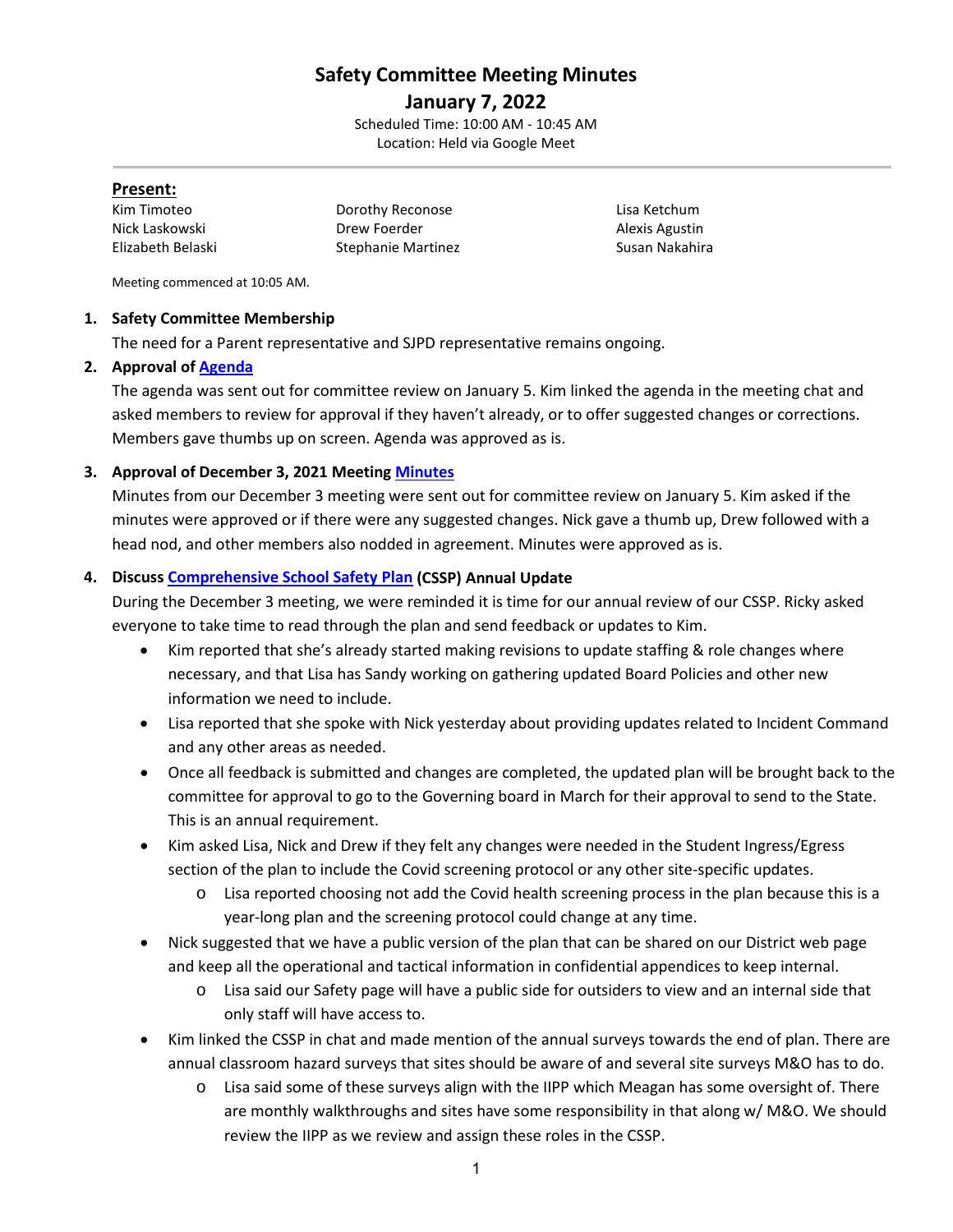- Nick asked who the official keeper of editing the CSSP is and what would be the best way to submit suggested edits.
	- o Kim said she is the keeper and advised Nick to do what works for him; print hard copies to handwrite changes on and send to her or scan and type out changes. Nick said he prefers to write on a hard copy.

# **5. Reminder of Upcoming Emergency Drill Date**

We will be conducting surprise fire drills next week. Nick reported that there are only five people who know the dates of the drills but it is to remain a surprise to everyone else. The drills will happen any day Monday through Friday and the drill times will be the same as our usual drill times:

- AM at 9:00 am; PM at 1:00pm; EVE at 7:00 pm
- There are no evening classes on Friday so the evening drill cannot be scheduled for Friday.
- Nick asked to share this information with everyone so they know to be prepared for it.
- Kim included the 2021-2022 drill calendar for convenience in the meeting agenda.

#### **6. Updating Integrated Pest Management (IPM) Plan**

Kim and Lisa will work together on the update and bring it back to the committee for stamp of approval. Nothing in the plan requires updating at this time but we will need to update names assigned to roles.

Kim reported that the annual report of pesticides used fo[r 2021](https://drive.google.com/file/d/1g6IsmVAid86YWKdKWNVVLjgHOkIVPOJM/view?usp=sharing) was completed as is required by the State by January 31 and will be mailed out to the State. She shared the document in the agenda and chat for the committee to view.

Dorothy questioned the document share; asked if the committee needs to approve this. Kim said it is for awareness; Lisa thought it was a good idea to share with the group as an FYI so they can see what pesticides we're using and what type of information we have to submit to the State. Kim agreed. Dorothy asked if anyone had any questions about the products listed. No questions were asked.

Dorothy explained this report is about the chemicals we use onsite. We need to have a certified person to handle these chemicals. This is something we've discussed at OSHA training. We've discussed offering this training to the sites also, especially teachers who are handling chemicals in their programs (science, automotive, etc.). They need to be knowledgeable about storing chemicals properly, not combining or mixing potentially hazardous chemicals, making sure products are not accessible to students, etc.

Lisa offered a reminder that everyone completes the Keenan IPM training online. Steridol wipes are considered pesticides and anyone handling that should take the training. On our Safety page, there is information where parents can request to be notified if they want to be notified of pesticides used onsite throughout the school year.

#### **7. Incident Reports for December**

Kim said she normally received copies of incident reports from Ricky but did not receive any for December so she asked Nick, Drew, Dorothy or Lisa if they can recall any December incident reports. Drew reported that he received one where a teacher had a fall from a chair. He thought they submitted the report. He'll follow up.

Lisa said the updated Incident Report form will soon be available on InformedK12. This will give us one place to submit all information and get it submitted to all the right people. Dorothy said a notification will be sent out to everyone once it's available on InformedK12.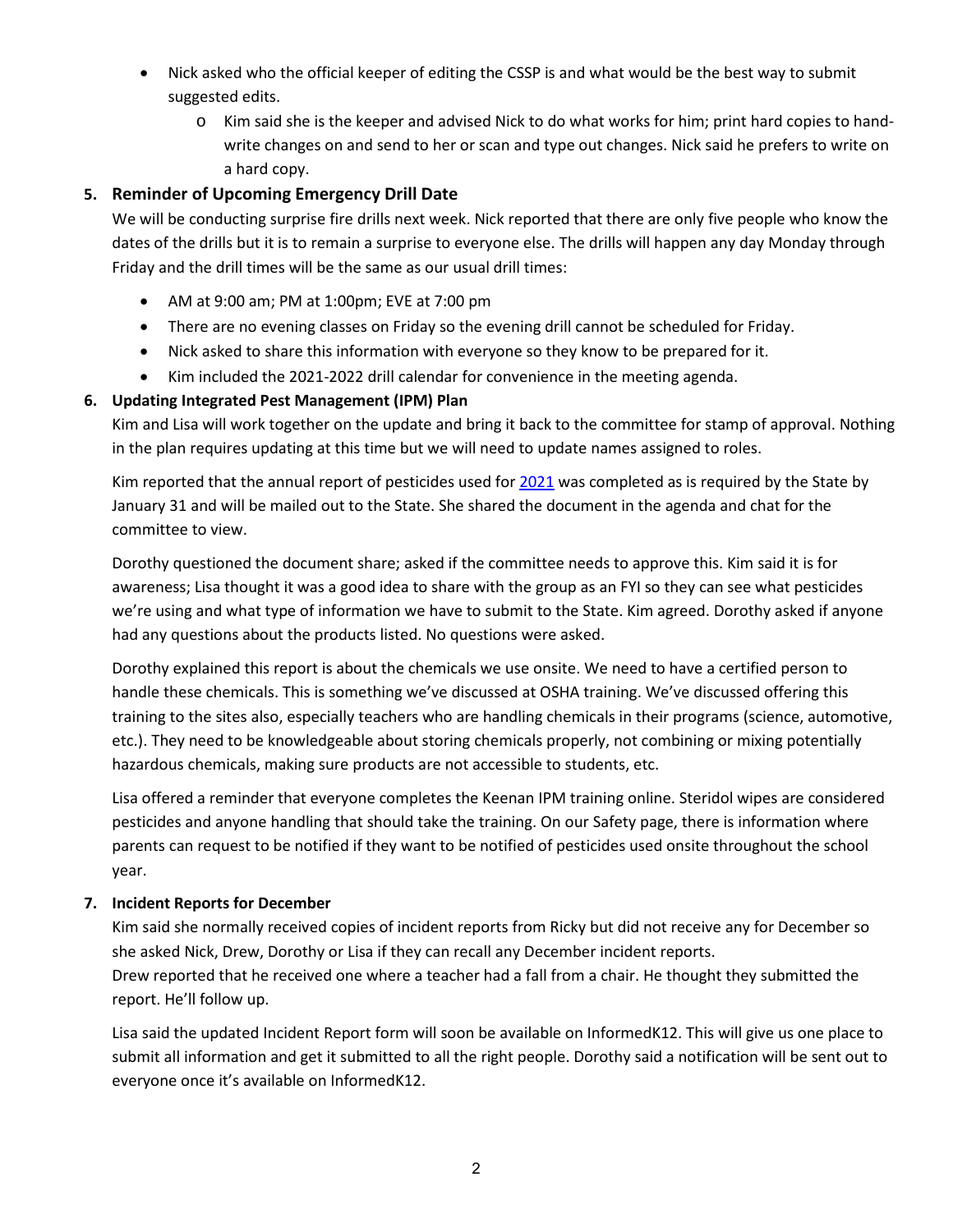#### **8. StopIT Reports for December**

Lisa said no reports were received for December.

Kim said at our December meeting Ricky asked if we should look at the groups that receive StopIT reports and see if anyone should be added to the list.

Lisa said that Site Admins, Lisa, Dorothy and Meagan receive the StopIT reports.

Dorothy said once she receives a report, she'll determine if anyone else needs to be notified of the reports and share accordingly if needed.

Lisa said reports received are separated by SVAE/SVCTE/District and then they are separated further by category like if it's a student-related report, related to a staff member, a safety concern, or other.

#### **9. Open Business**

Nick requested an update on the timeline for getting water fountains opened. SVCTE was distributing water bottles to students but it has been challenging to distribute.

- Dorothy said this is her project. She started working on it with the first step being to take count of how many water fountains we have. Her goal is to replace those with bottle filling stations. That would allow us to utilize the existing inflow and outflow plumbing.
- Dorothy's timeline is to get this completed by the end of February. Replacing existing fountains will take priority. For offices with kitchenettes/break rooms with sinks, we'll check to see if they have any reverse osmosis setup already. If not, they'll see what it will take to get such a system in place that can filter the water to **e**ventually add bottle filling fountain stations or add a standalone unit next to the sink for staff to use. This will be district-wide, not just at SVCTE.
	- o Drew asked if it will be the touchless bottle filling stations used at Cupertino district. Dorothy said yes, you'll put your bottle up and the sensor will activate the dispenser to fill your bottle. Drew said this will be great and thanked Dorothy for the timeline.
	- o Dorothy said she will be providing small water bottles for now until these units are installed. She'll have Masen order these water bottles and have it delivered to SVCTE to disburse as needed to teachers for their students until those are put in. Staff should bring their own water supply for now; this is for students only at this time. The goal is for these fountains/filling stations to be usable by March.

*\*\*Online meeting froze and then disconnected for some members; Took a couple mins to reconnect\*\**

o Kim asked if these units will have both the bottle filling dispenser as well as the drinking spout. Dorothy said she'd like to install the combination fountains with both but the drinking spouts will be disabled for the duration of Covid protocols. Kim shared that there are locking cap devices to lockout spouts and prevent usage.

Kim reported that recently both she and Nick received reports of vehicles that were left on campus that people were concerned about; vehicles we might have towed. After investigating, they found that both reported vehicles belonged to staff members. Kim said that in the past, people notified M&O if they had to leave their vehicles due to mechanical issues or other reasons. Nick thought it would be a good idea to bring it to the committee for discussion.

• Dorothy said it might be a good idea to send out a common message to staff to notify M&O if a vehicle is being left onsite. She said Al was recently called by custodial staff concerned about a truck left on campus one night. Al responded and called the police to investigate. They didn't show up but we could have avoided this with proper notification.